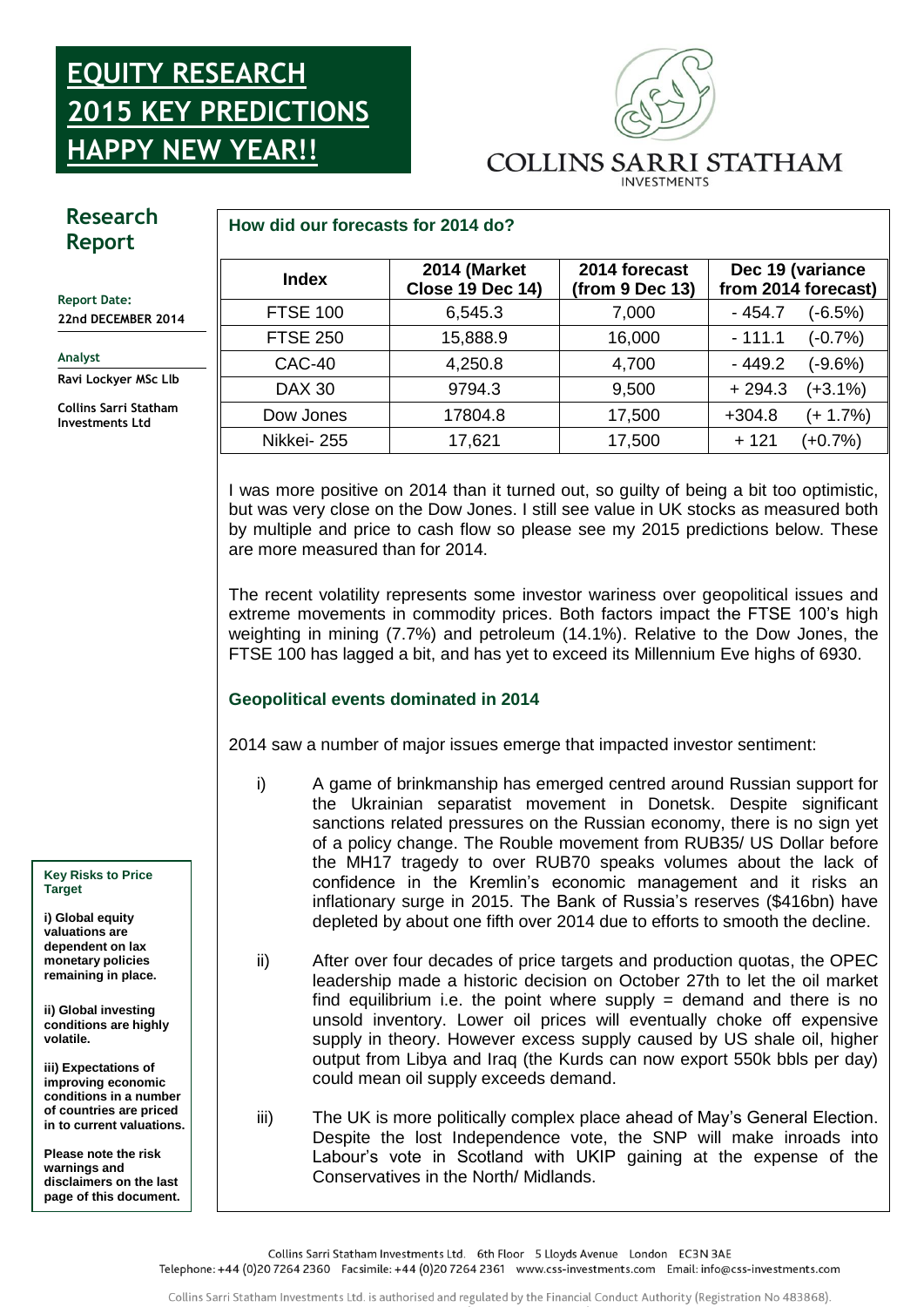### **What about 2015?**

In terms of economic / political developments my key predictions are:-

- i) China GDP growth over 2015 to slow to 6.25% from 7.2% ie a "soft landing"
- ii) Iron Ore to decline to around \$60/ MT from \$70/ MT
- iii) Rally in West Texas Instrument (WTI) crude oil prices to \$60/bbl to \$70/bbl
- iv) UK GDP growth to moderate to 2.5% in 2015
- v) UK Base rates to end 2015 at 0.75%
- vi) GBP/USD1.65 ; GBP/ EUR 1.25
- vii) UK General Election another Conservative/ Liberal coalition emerges, the Tories obtain a very small majority but decide a Coalition will give the government a working majority.
- viii) US Federal Reserve alters the Fed funds rate in Q3 with a modest tweak to 0.25%.
- ix) Stagnant/ lower UK property prices with price declines of c.5% in the UK and between 5%-10% in London
- x) 3% GDP contraction in Russian GDP

# **Themes**

- i) Oil service companies the hardest hit sector should recover as oil major capex budgets clarify over 2015. I think the oil services sector has oversold but clarity on budgets will only arrive mid-2015.
- ii) Lower oil price beneficiaries typically in the leisure / transport sector will benefit from cheaper crude oil as hedges expire.
- iii) China Chinese equities, whilst broadly positive I recommend taking a diversified approach via China focused investment trusts.
- iv) Banks should benefit from the rate cycle turn (higher interest spreads) when it occurs in the second half of 2014.
- v) House builders a calming down in £1m+ bracket (due to stamp duty changes) is likely to impact higher end suppliers.

# **Conclusion**

Where do I see global equities in 2015?

| <b>Index</b>    | 2015<br>forecast | <b>Comment</b>                                              |
|-----------------|------------------|-------------------------------------------------------------|
| <b>FTSE 100</b> | 6,750            | Negative effect pre-election but a jump post. P/E 14.5x     |
|                 |                  | οk                                                          |
| <b>FTSE 250</b> | 16,000           | Little progress 17.7x $P/E$ a bit rich – a 4% gain expected |
| <b>CAC 40</b>   | 4,500            | Lower EUR a positive, reform agenda underway finally        |
| <b>DAX 30</b>   | 9,500            | Flat year for DAX due to Russia/ BRIC contagion             |
| Dow Jones       | 17,000           | Higher Fed funds/ higher USD / weaker global market/        |
|                 |                  | lower oil earnings will impact US equity market             |
| Nikkei-255      | 18,000           | Japan Prime Minister Shinzo Abe reforms to start/ low       |
|                 |                  | Yen will help exporters                                     |

Investors need to remember that "equities climb a wall of worry" – there has been decent GDP acceleration in both the UK and USA in 2014 and a lax monetary environment remains in place, and is likely to only be tinkered with in 2015. I am keen on a "buy the dips" approach for UK equities particularly since bond yields (10 Year gilt 1.83%) and cash deposit rates are offering almost negligible returns.

Collins Sarri Statham Investments Ltd. 6th Floor 5 Lloyds Avenue London EC3N 3AE Telephone: +44 (0)20 7264 2360 Facsimile: +44 (0)20 7264 2361 www.css-investments.com Email: info@css-investments.com